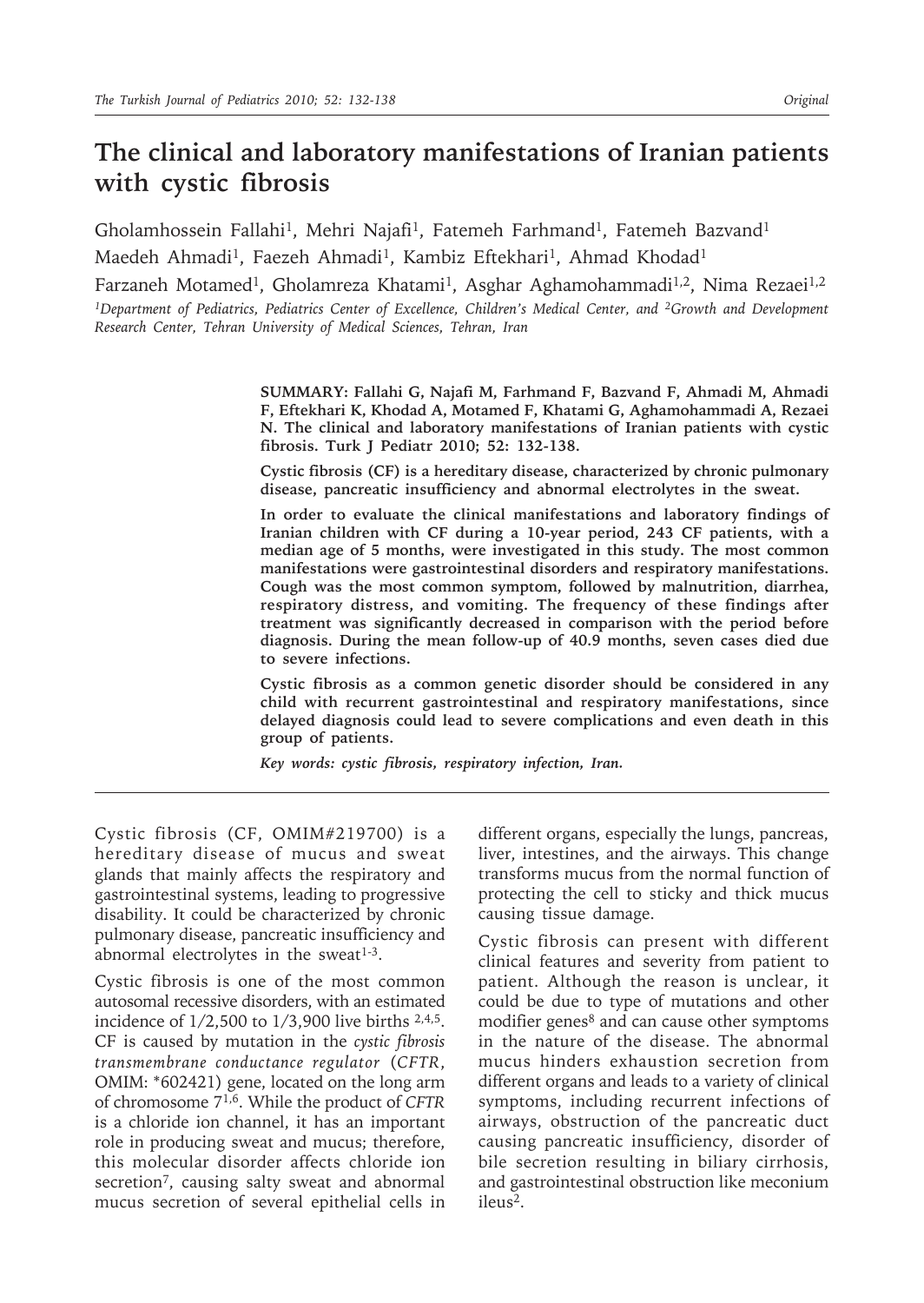This study was performed in a main referral center in Iran to evaluate for the first time the clinical manifestations and laboratory findings of patients with CF.

#### **Material and Methods**

In order to determine the clinical and laboratory findings of Iranian patients with CF, the consecutive records of 243 patients, who had been referred to the referral gastroenterology departments of the Children's Medical Center Hospital, Tehran, Iran, were reviewed. These data were gathered by interviewing the patients' parents and reviewing the medical documents over a 10-year period (1999-2008).

The diagnosis of CF was made based on increased levels of electrolytes in the sweat, which was confirmed with sweat test twice (3). Molecular analysis was performed in 70 cases, and mutations of the *CFTR* gene were found in all of them9.

Data analysis was performed using SPSS statistical software package, version 14.0 (SPSS Inc, Chicago, IL). The results were presented as the mean  $\pm$  standard deviation and also median (minimum-maximum). As for non-parametric data of admission per patient per year, Wilcoxon signed ranks test was used for comparison before and after diagnosis. A p-value of less than 0.05 was considered significant.

#### **Results**

#### *Patient Characteristics*

Two hundred and forty-three patients with CF (137 male, 106 female), with a median age of 4.5 years (range: 1-20 years) were reviewed in this study (Fig. 1). Among them, 219 cases experienced symptoms by the age of 1 year (90.1%). The median onset age was 3 months (range: <1 week - 11 years). The median age at the time of diagnosis was 5 months (range: 2 weeks - 15 years), with a median diagnostic delay of 1 month (0-146 months). Although 224 cases had been diagnosed within 1 year after onset of the symptoms (92.4%), 9 patients were diagnosed with a delay of more than 4 years (Table I). There was no significant difference in either onset age or diagnosis age between males and females (median onset age



**Fig. 1.** Age distribution of the CF patients at the time of the study.

**Table I.** Characteristics of Cystic Fibrosis  $P_{\text{eff}}$  (n=243)

| Patients $(11=243)$ |                              |  |  |  |  |
|---------------------|------------------------------|--|--|--|--|
| Male/Female         | 137/106                      |  |  |  |  |
| Status              |                              |  |  |  |  |
| Alive/Dead          | 236/7                        |  |  |  |  |
| Study age           |                              |  |  |  |  |
| $mean \pm SD$       | $5.5 \pm 3.5$ years          |  |  |  |  |
| median (range)      | 4.5 $(1-20)$ years           |  |  |  |  |
| Onset age           |                              |  |  |  |  |
| median (range)      | 3 months (1 week - 11 years) |  |  |  |  |
| Diagnosis age       | 5 months (2 weeks - 15       |  |  |  |  |
| median (range)      | years)                       |  |  |  |  |
| Delay in diagnosis  |                              |  |  |  |  |
| median (range)      | 1 month $(0-146$ months)     |  |  |  |  |
| Family history      |                              |  |  |  |  |
| Consanguinity       |                              |  |  |  |  |
| Positive famil      | 155 (63.8%)                  |  |  |  |  |
| history of disease  | 38 (16.6%)                   |  |  |  |  |

of 3 months for both sexes; median diagnosis age of 4.5 months for males and 5.5 months for females). Statistical analysis of these data indicated that the diagnosis has increasingly been made at an earlier age in recent years (R= -0.431, R Square= 0.186, F= 46.992, p<0.001) (Fig. 2).

#### *Consanguinity and Family History*

Consanguineous marriage is defined as two partners having at least one ancestor in common, with the ancestor being no more distant than a great-great grandparent. For descendants who are of the same generation, a consanguineous marriage would be between one person and a third cousin or closer relative.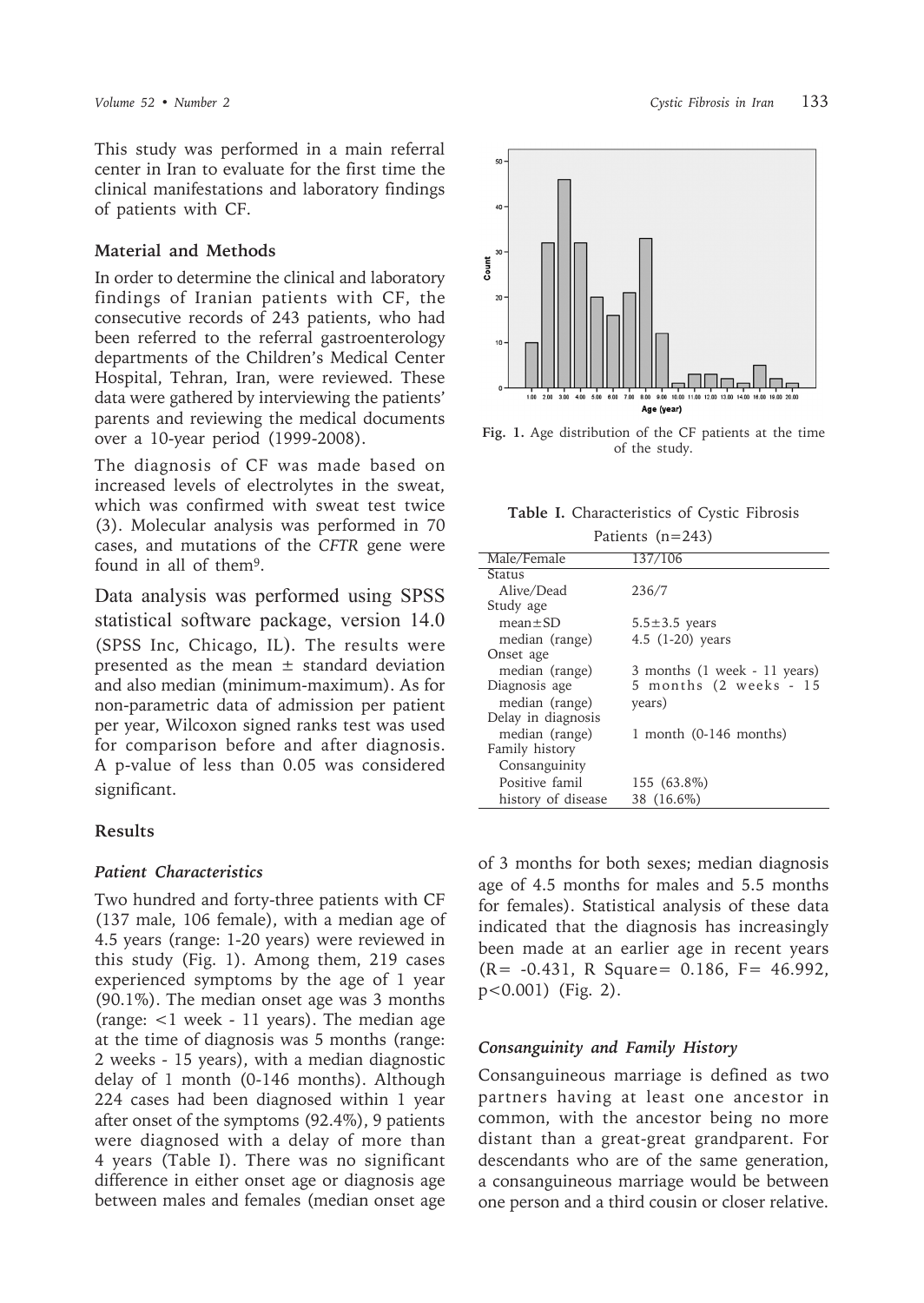

**Fig. 2.** Association between birth year and diagnosis delay.

In 155 families, parents were consanguineous (63.8%). There was a history of CF and death due to CF complications in the siblings of 38 affected patients (16.6%).

#### *Presenting Features*

The most common presenting manifestation of these CF patients was gastrointestinal disorders, seen in 152 patients (62.6%). Respiratory manifestations were the second most common features of the patients (93 patients, 38.3%). The gastrointestinal manifestations of the patients, in descending order of frequency, included malnutrition or failure to thrive (FTT: 65 cases), fatty diarrhea (54 cases), poor feeding (lack of interest in feeding, 30 cases), and vomiting (23 cases). Three patients were presented with ileus meconium and two patients with jaundice. The respiratory manifestations of

the patients, in descending order of frequency, included cough (58 patients) and respiratory distress (40 patients). There were some overlapping symptoms in the patients, while some patients were presented with two or more symptoms at the first occasion of disease presentation. Eleven patients were presented with respiratory distress and vomiting; 9 with respiratory distress and diarrhea; and 8 with FTT and respiratory infections. Seven cases were presented with weakness, and 5 with fever and irritation or fever and vomiting. Five patients were presented with edema, and 1 also had FTT and cough in addition to edema.

#### *Clinical Manifestations*

During the disease course, gastrointestinal disorders and respiratory manifestations were the most common features. Among them, cough was the most common symptom, which was present in more than half of the patients (126 cases, 51.9%). Malnutrition was the second most common manifestation (99 cases), followed by diarrhea (88 cases), respiratory distress (80 cases), poor feeding (74 cases), and vomiting (57 cases) (Table II). The frequencies of some of these findings after diagnosis and treatment were significantly decreased in comparison with before diagnosis (Table II). Seven cases also experienced edema during the course of the disease. Hepatomegaly was detected in 52 cases (21.4%). One patient had diabetes mellitus.

#### *Hematological Study*

Total white blood cell (WBC) counts ranged from normal to markedly elevated numbers in

| Clinical manifestations | Before diagnosis<br>Frequency $(\%)$ | After diagnosis<br>Frequency $(\%)$ | P-value  | <b>OR</b><br>$(95\% \text{ CI})$          | Total<br>Frequency $(\%)$ |
|-------------------------|--------------------------------------|-------------------------------------|----------|-------------------------------------------|---------------------------|
| Failure to thrive       | 85 (34.9%)                           | 14 (5.8%)                           | < 0.0001 | 8.80                                      | $(40.7\%)$<br>99          |
| <b>Diarrhea</b>         | 70 (28.8%)                           | 18 (7.4%)                           | < 0.0001 | $(4.76-16.83)$<br>5.06<br>$(2.82 - 9.16)$ | 88 (36.2%)                |
| Vomiting                | 38 (15.6%)                           | 19 (7.8%)                           | 0.011    | 2.19                                      | 57 (23.5%)                |
|                         |                                      |                                     |          | $(1.18 - 4.08)$                           |                           |
| Cough                   | 73 (30.0%)                           | 53 (21.8%)                          | 0.049    | 1.54                                      | 126 (51.9%)               |
|                         |                                      |                                     |          | $(1.00 - 2.37)$<br>3.15                   |                           |
| Respiratory distress    | 58 (23.9%)                           | $22(9.1\%)$                         | < 0.0001 | $(1.80 - 5.53)$                           | 80 (32.9%)                |

**Table II.** Comparisons of Common Clinical Manifestations of Cystic Fibrosis Before and After Diagnosis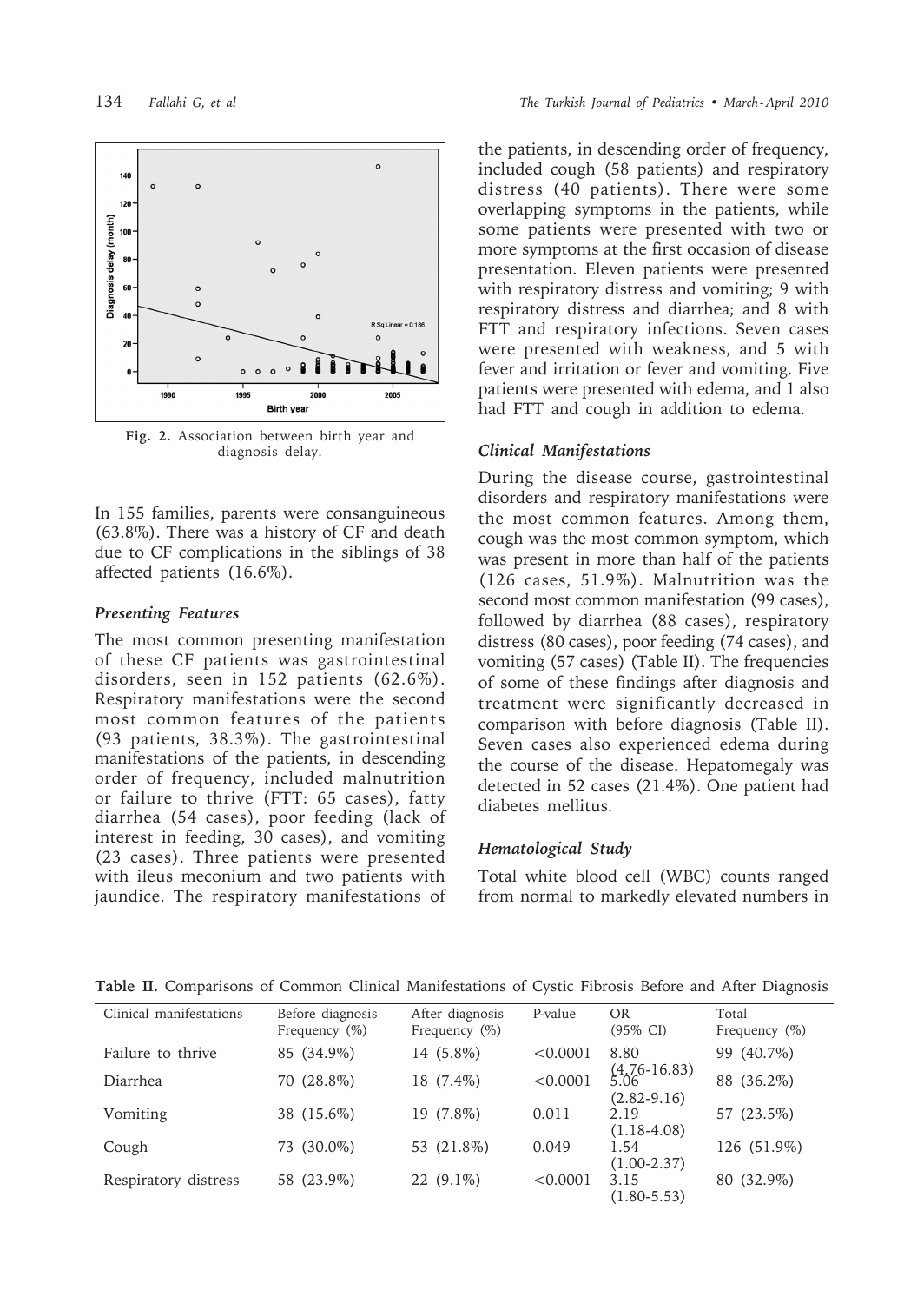patients with acute infections, with the mean count of  $11527 \pm 4516$  cells/mm<sup>3</sup>. Twentysix patients had thrombocytopenia (platelets <15000 cells/mm3), while none of them had splenomegaly. Twenty-four patients had severe anemia (hemoglobin  $\langle 7 \text{ g/d} \rangle$  and 80 patients had mild anemia (hemoglobin: 7- 10 g/dl). Although anemia could be due to chronic infection, iron deficiency or vitamin E deficiency, further investigations to show the cause of anemia were unfortunately not performed in this group of patients.

### *Hepatic and Pancreatic Study*

Most patients were asymptomatic at the time of diagnosis and only identified by evidence of hepatomegaly (52 cases) after a routine examination. Such finding was also confirmed by abdominal sonography. Two patients also had jaundice. Eighty patients (33.3%) had hypoalbuminemia (albumin  $\langle 3.5 \text{ g/d} \rangle$ ), while only 7 cases developed edema (2.8%). Thirtytwo patients had high prothrombin time (PT >13 seconds). Elevated serum levels (more than 2 times the upper limit of normal) of at least two liver enzymes (alanine aminotransferase, aspartate aminotransferase, alkaline phosphatase) were detected in 13 cases. One hundred patients with fatty diarrhea also had some evidences of pancreatic exocrine deficiency. All of them had Sudan 3 in stool exam revealing more than 100 fatty droplets; 27 of them had trypsin activity higher than 1/96.

## *Pulmonary Study*

Chest X-ray was taken from the patients, and 93% had hyperaeration of both lungs; radiologic findings in 29% of cases suggested the diagnosis of pneumonia. Pulmonary function tests were not performed in our patients, because most were not old enough to perform such tests.

## **Treatment**

The patients were treated with supplemental therapy (vitamins and minerals). Patients with pancreatic insufficiency and hepatomegaly were treated with Creon and ursodeoxycholic acid, respectively. In the patients suffering from malnutrition, a high-caloric diet with increased macronutrient in addition to vitamin supplements was prescribed. Supplementation

with medium-chain triglyceride (MCT) oil and pancreatic enzymes was also prescribed in some patients. Antibiotic prophylaxis (cotrimoxazole) and respiratory physiotherapy were used for patients with pulmonary involvement. In an acute phase of pulmonary involvement, nebulized bronchodilators were also used.

## *Mortality*

Seven cases died (5 females, 2 males) due to severe respiratory distress and sepsis, all before the age of 4 years. The remaining 236 patients were followed-up for a total of 718.9 patient-years (40.9±31.4 months per patient). Six hundred and seventy-four admissions were recorded for all patients; 486 of them belonged to the period before diagnosis, while 188 were recorded after diagnosis (p<0.001). Hospital admission of the patients after diagnosis was significantly lower than before diagnosis (0.03 vs. 0.41 admission per patient per month, respectively,  $p<0.001$ ).

## **Discussion**

Cystic fibrosis is a hereditary disease of mucus and sweat glands, with multi-organ involvement that causes different symptoms<sup>1,2</sup>. The majority of diagnoses were based on clinical features of the respiratory and gastrointestinal systems 1,2.

The male to female ratio in our study was 1.29, which does not show any significant difference between sexes. This finding is compatible with previous studies<sup>10-13</sup>. Since CF is transmitted as autosomal recessive inheritance, it is expected that the number of affected males and females would be similar. The consanguinity rate was 68% in our study. Although this rate is much higher than in a previous study in Brazil<sup>14</sup>, the high rate of consanguineous marriages in some regions, especially in Middle East countries, could associate with the high rate of diseases with autosomal recessive inheritance15. In these countries, where consanguinity is common in marriage, there is an urgent need for public education programs and provision of the facilities for genetic counseling and reproductive risk assessment<sup>15</sup>.

In this study, about 90% of the patients experienced symptoms before the age of 1 year. The median onset age and diagnosis age were 3 and 5 months, respectively. Although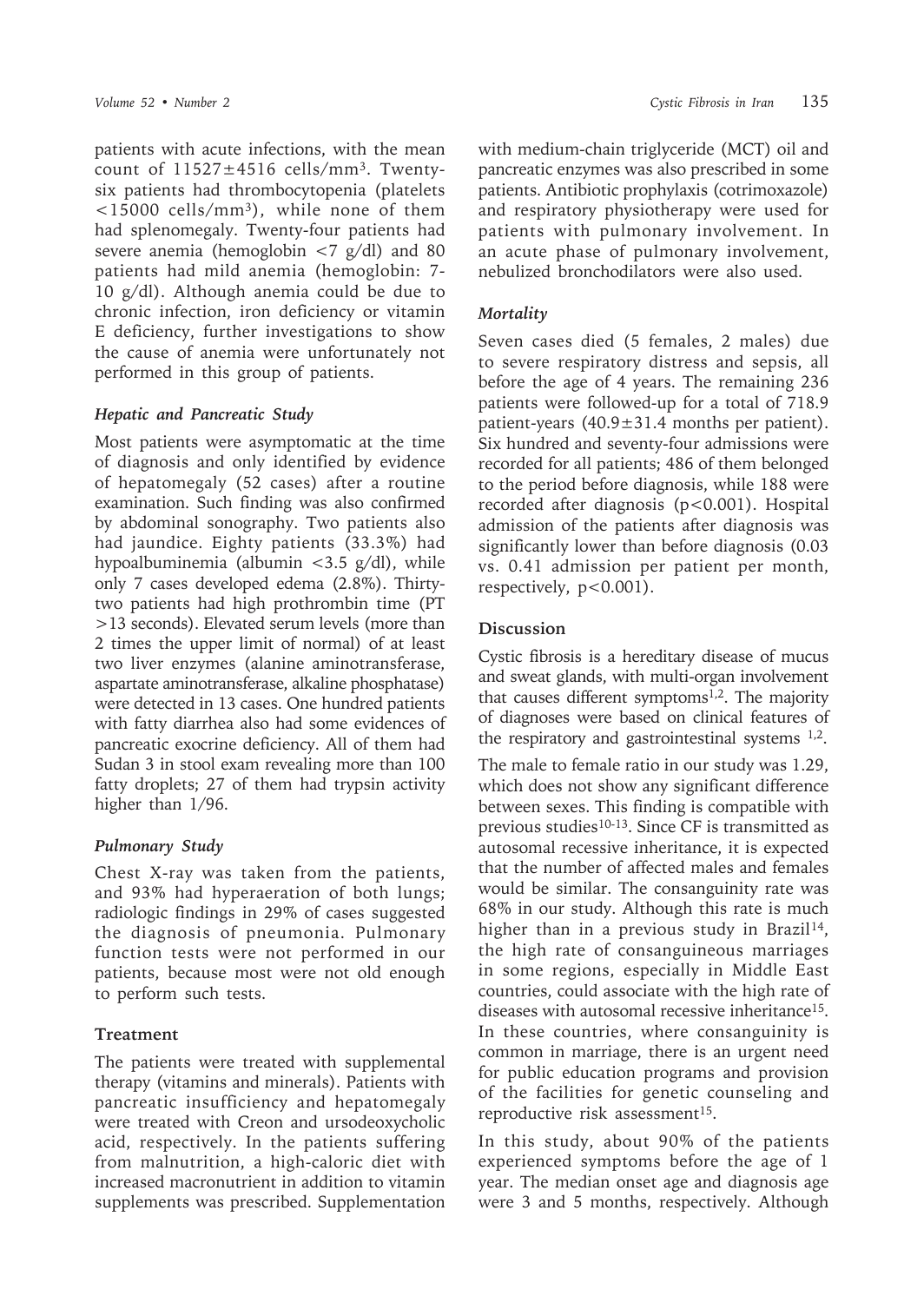more than 80% of the patients were diagnosed before the age of 1 year, and more than 90% of the patients were diagnosed within 1 year after the start of symptoms, 9 patients were diagnosed with a delay of more than 4 years. However, the median delay in diagnosis was 1 month, which is much lower than in previous studies<sup>10,11,13,16,17</sup>. It could indicate the acceptable level of awareness of medical staff in our country about the disease. In the study by Sturgess et al.16, only 60% of cases were diagnosed within the first year of life and more than 25% were still undiagnosed by the age of 2 years. In another study on 3,795 patients, more than 10% of patients were not diagnosed before the age of 5 years 13. However, it should be indicated that the different age of diagnosis is dependent on various symptoms, severity of disease, onset age of symptoms, and screening for  $CF^{10}$ . We did not find any significant difference in onset age and diagnosis age between males and females, which is in contrast with previous studies that indicated females were diagnosed later than males<sup>11,16</sup>.

In our study, the most common presenting manifestations were gastrointestinal disorders followed by respiratory manifestations. FTT, fatty diarrhea, and poor feeding were the most common gastrointestinal manifestations. Although meconium ileus is considered as one of the important clinical manifestations of CF, it only occurred in 1% of our patients, which is much lower than in previous studies<sup>18-22</sup>. The study by the Registry of the United States National Cystic Fibrosis Foundation reported an incidence of 16% for meconium ileus in CF patients22, while this incidence varied between 7% and 20%18-21. There are controversies in the role of meconium ileus as a risk factor for developing liver disorder<sup>23-28</sup>. It should be emphasized that as this study is hospital-based, it is possible that some undiagnosed cases with CF died before referral to the hospital.

Although percentages of respiratory signs and symptoms in our study are much lower than in previous studies, reporting the patients from the gastrointestinal department could be a reason for missing some cases with just pulmonary involvement. Moreover, pulmonary function tests are generally performed in the patients over 5 years of age in our center. As noted in the Results section, the median age of the patients was 4.5 years; among

them, 90% of cases experienced symptoms by the age of 1 year. The median onset age and diagnosis age of patients were 3 and 5 months, respectively. They were also followed for  $40.9 \pm 31.4$  months per patient. Thus, pulmonary function tests were not performed in many patients, because most were not old enough to be capable of performing such tests; consequently, the pulmonary findings, as very important manifestations of CF, are underestimated in this study. It should also be pointed out that while sputum culture was routinely performed in almost all subjects, which was positive for *Pseudomonas aeruginosa* in several cases, we cannot provide the exact percentages of involvement with this pathogen or other microorganisms because empiric therapy is performed for treatment of pulmonary infections.

Although diabetes is one of the complications of CF, which can occur in about 13% of patients, it is most often diagnosed in the patients older than 30 years<sup>6</sup>. It is also estimated that 50% of patients over 18 years of age have glucose intolerance29,30. Only one of our CF patients had diabetes at the age of 15 years. The low rate of diabetes in this study can be explained by the fact that our patients were in the pediatric age group.

More than 40% of our CF patients had anemia, while approximately 10% had severe anemia. Chronic infections could lead to anemia. Some patients presented anemia with the triad of CF including hypoproteinemia, edema and anemia. Anemia is common in CF, which could be due to iron and vitamin E deficiency<sup>31</sup>. The incidence of anemia, hypoproteinemia and edema in infants is approximately 5%32.

Liver involvement including hepatomegaly occurred in more than 20% of our CF patients, while only 2 cases developed jaundice. Liver disease is one of the rare clinical manifestations of CF in infancy26,33, with the most common presentation being conjugated hyperbilirubinemia<sup>6</sup>; it usually occurs in adolescence34, with a prevalence of 41%27.

The regular treatment regimens for CF patients were supplemental therapy (vitamins and minerals). Respiratory physiotherapy was used for the patients with pulmonary involvement. Use of normal saline or NaCl 3% via nebulizer was prescribed for patients in our center, while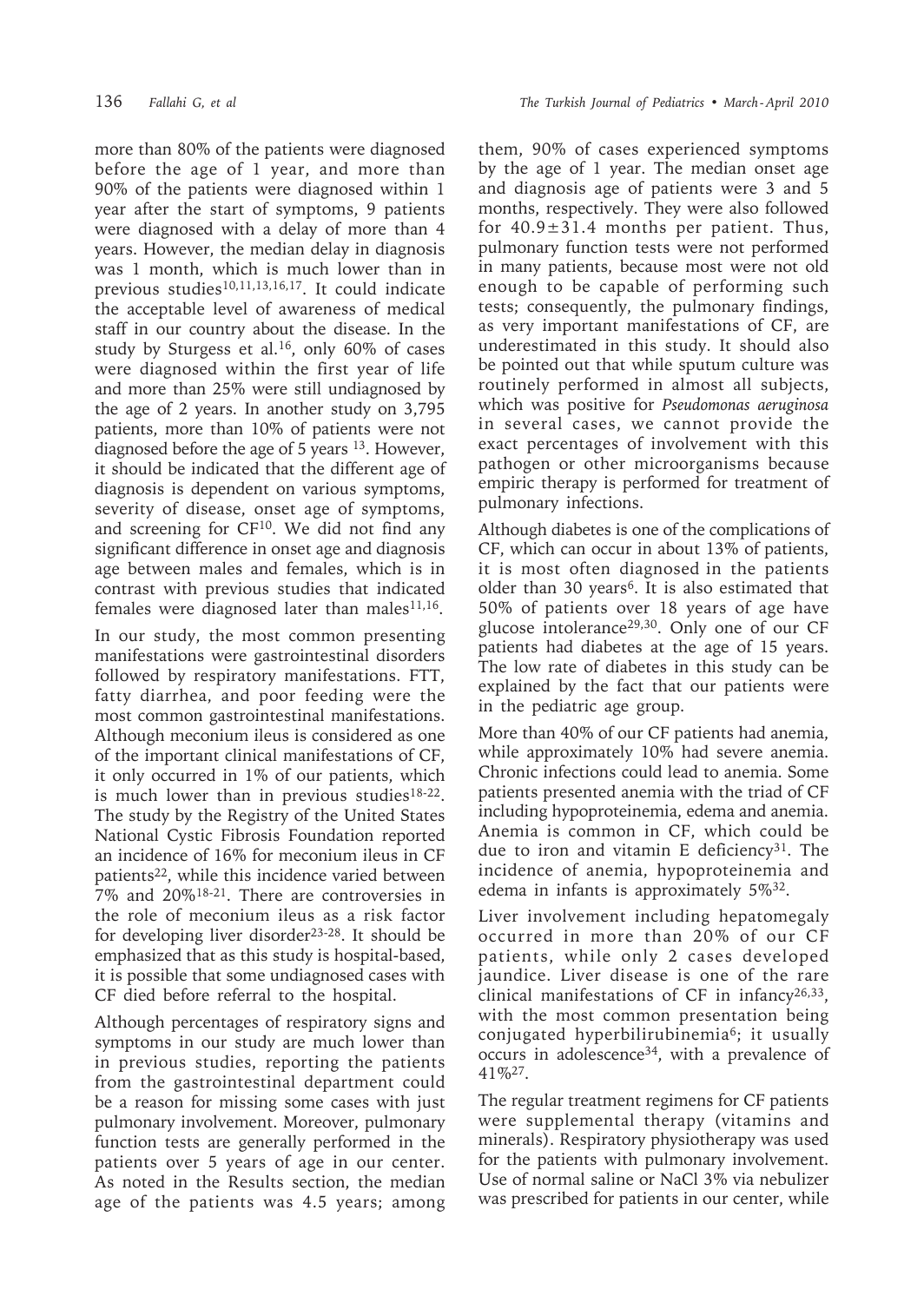dornase and recombinant human DNAse are not easily available to patients.

In our study, the rate of hospitalization after diagnosis was significantly decreased in comparison with before diagnosis, which could indicate the role of early diagnosis and appropriate treatment in reducing morbidity. During the mean follow-up of 40 months, 7 cases died. The mortality was higher in females than males, which is similar to previous studies<sup>10,13,17,35-43</sup>. It seems that survival of CF patients has increased in recent years 44,45. Early diagnosis of the patients could be associated with decreased risk of mortality<sup>13</sup>. In fact, delayed diagnosis could lead to severe complications, including malnutrition, potentially accelerated respiratory diseases, and possibly high mortality risk $10,46-53$ . While this study provides clinical data of CF patients from the main referral center and some studies have provided molecular analysis of the CF patients<sup>9,54,55</sup>, further studies on association of genotype and phenotype of CF are suggested.

#### **REFERENCES**

- 1. Online Mendelian Inheritance in Man. Cystic Fibrosis. http://www.ncbi.nlm.nih.gov/entrez/dispomim. cgi?id=219700.
- 2. Marshall SG, Debley JS. The respiratory system. In: Kliegman RM, Marcdante KJ, Jenson HB, Behrman RE (eds). Nelson Essentials of Pediatrics (5th ed). Philadelphia: Elsevier Saunders; 2006: 648-649.
- 3. Davis PB, di Sant'Agnese PA. Diagnosis and treatment of cystic fibrosis. An update. Chest 1984; 85: 802-809.
- 4. Dalcin Pde T, Rampon G, Pasin LR, Ramon GM, Abrahão CL, Oliveira VZ. Adherence to treatment in patients with cystic fibrosis. J Bras Pneumol 2007; 33: 663-670.
- 5. Ackerman MJ, Clapham DE. Ion channels--basic science and clinical disease. N Engl J Med 1997; 336: 1575-1586.
- 6. Grossman S, Grossman LC. Pathophysiology of cystic fibrosis. Crit Care Nurse 2005; 25: 46-51.
- 7. Pier GB, Grout M, Zaidi TS. Cystic fibrosis transmembrane conductance regulator is an epithelial cell receptor for clearance of Pseudomonas aeruginosa from the lung. Proc Natl Acad Sci USA 1997; 94: 12088-12093.
- 8. McAuley DF, Elborn JS. Cystic fibrosis: basic science. Paediatr Respir Rev 2000; 1: 93-100.
- 9. Alibakhshi R, Zamani M. Mutation analysis of CFTR gene in 70 Iranian cystic fibrosis patients. Iran J Allergy Asthma Immunol 2006; 5: 3-8.
- 10. Lai HJ, Cheng Y, Cho H, Kosorok MR, Farrell PM. Association between initial disease presentation, lung disease outcomes, and survival in patients with cystic fibrosis. Am J Epidemiol 2004; 159: 537-546.
- 11. McCormick J, Sims EJ, Mehta A. Delayed diagnosis of females with respiratory presentation of cystic fibrosis did not segregate with poorer clinical outcome. J Clin Epidemiol 2006; 59: 315-322.
- 12. Smith JA, Owen EC, Jones AM, Dodd ME, Webb AK, Woodcock A. Objective measurement of cough during pulmonary exacerbations in adults with cystic fibrosis. Thorax 2006; 61: 425-429.
- 13. Corey M, Farewell V. Determinants of mortality from cystic fibrosis in Canada, 1970-1989. Am J Epidemiol 1996; 143: 1007-1017.
- 14. Castro-Silva C, Damasceno R, Neto O, Alves A, Bruin V. Clinical and laboratory features of 50 patients with cystic fibrosis from a reference center in Brazil. Rev Port Pneumol 2006; 12: 18-19.
- 15. Rezaei N, Pourpak Z, Aghamohammadi A, et al. Consanguinity in primary immunodeficiency disorders; the report from Iranian Primary Immunodeficiency Registry. Am J Reprod Immunol 2006; 56: 145-151.
- 16. Sturgess JM, Czegledy-Nagy E, Corey M, Thompson MW. Cystic fibrosis in Ontario. Am J Med Genet 1985; 22: 383-393.
- 17. Rodman DM, Polis JM, Heltshe SL, et al. Late diagnosis defines a unique population of long-term survivors of cystic fibrosis. Am J Respir Crit Care Med 2005; 171: 621-626.
- 18. Oliveira MC, Reis FJ, Monteiro AP, Penna FJ. Effect of meconium ileus on the clinical prognosis of patients with cystic fibrosis. Biol Res 2002; 35: 31-38.
- 19. Bettinelli ME, Civardi A, Constantini D, et al. Survival in cystic fibrosis: preliminary report from an Italian multicenter study. Acta Universitatis Carolinae Medica 1990; 36: 215-216.
- 20. Wood RE, Boat TF, Doershuk CF. Cystic fibrosis. Am Rev Respir Dis 1976; 113: 833-878.
- 21. Kerem E, Corey M, Kerem B, Durie P, Tsui LC, Levison H. Clinical and genetic comparisons of patients with cystic fibrosis, with or without meconium ileus. J Pediatr 1989; 114: 767-773.
- 22. Wood BP. Cystic fibrosis. Radiology 1997; 204: 1- 10.
- 23. Efrati O, Barak A, Modan-Moses D, et al. Liver cirrhosis and portal hypertension in cystic fibrosis. Eur J Gastroenterol Hepatol 2003; 15: 1073-1078.
- 24. Colombo C, Apostolo MG, Ferrari M, et al. Analysis of risk factors for the development of liver disease associated with cystic fibrosis. J Pediatr 1994; 124: 393-399.
- 25. Maurage C, Lenaerts C, Weber A, Brochu P, Yousef I, Roy CC. Meconium ileus and its equivalent as a risk factor for the development of cirrhosis: an autopsy study in cystic fibrosis. J Pediatr Gastroenterol Nutr 1989; 9: 17–20.
- 26. Shapira R, Hadzic N, Francavilla R, Koukulis G, Price JF, Mieli-Vergani G. Retrospective review of cystic fibrosis presenting as infantile liver disease. Arch Dis Child 1999; 81: 125-128.
- 27. Lamireau T, Monnereau S, Martin S, Marcotte JE, Winnock M, Alvarez F. Epidemiology of liver disease in cystic fibrosis: a longitudinal study. J Hepatol 2004; 41: 1041-1044.